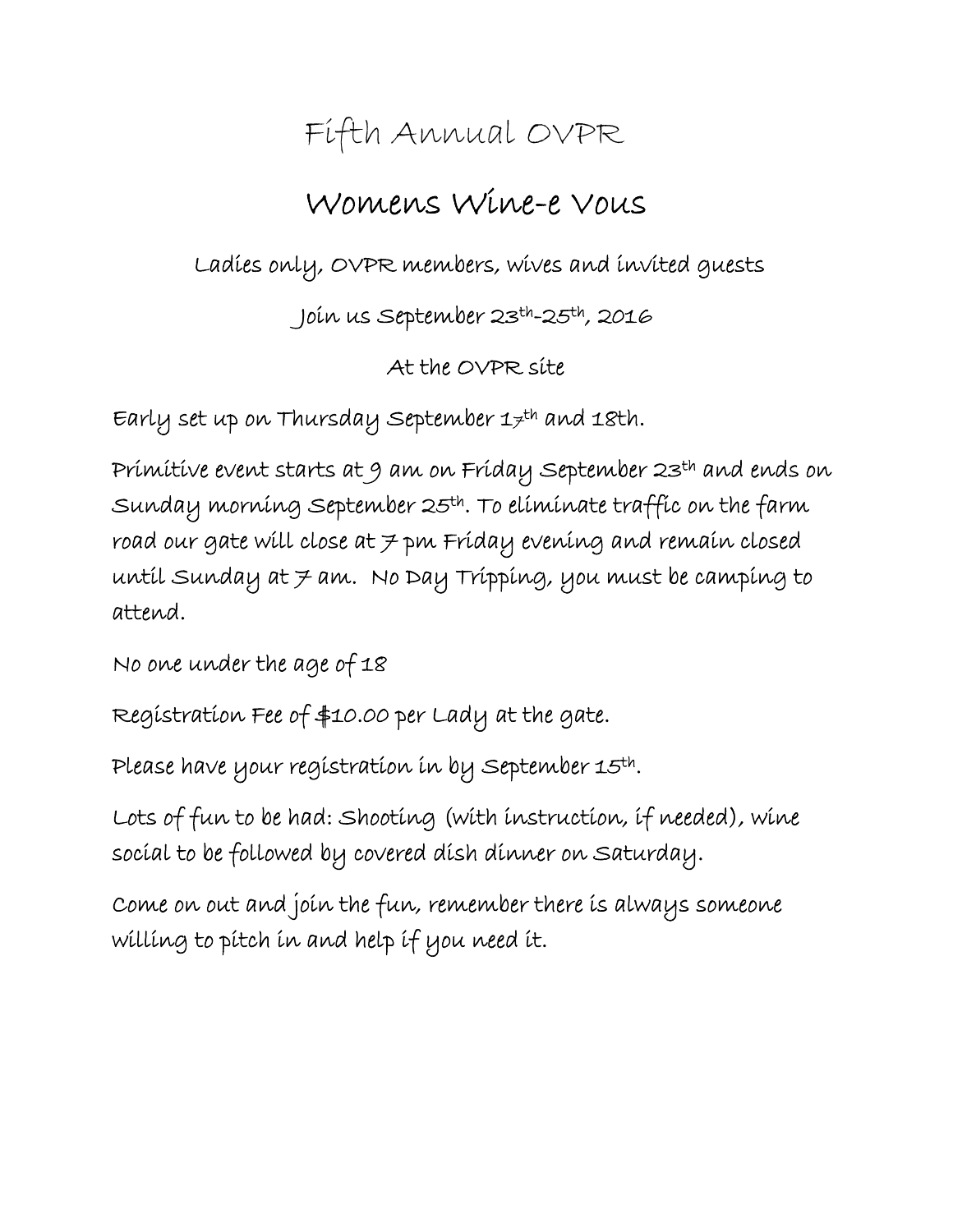#### Welcome to our Fifth Annual

### Ladies Win‐e‐vous

#### Schedule of Events

#### **Friday**

6PM Welcome Dinner

# **Saturday**

Borck and Peep will have their range open for Shooting and Throwing

10:30 AM Brunch 4:30 PM Wine Social

Please bring a bottle of wine and a dish to share for the social

Everyone is welcome at the main fly at any time, if you want to throw in with a meal that is not a designated camp meal feel free to do so.